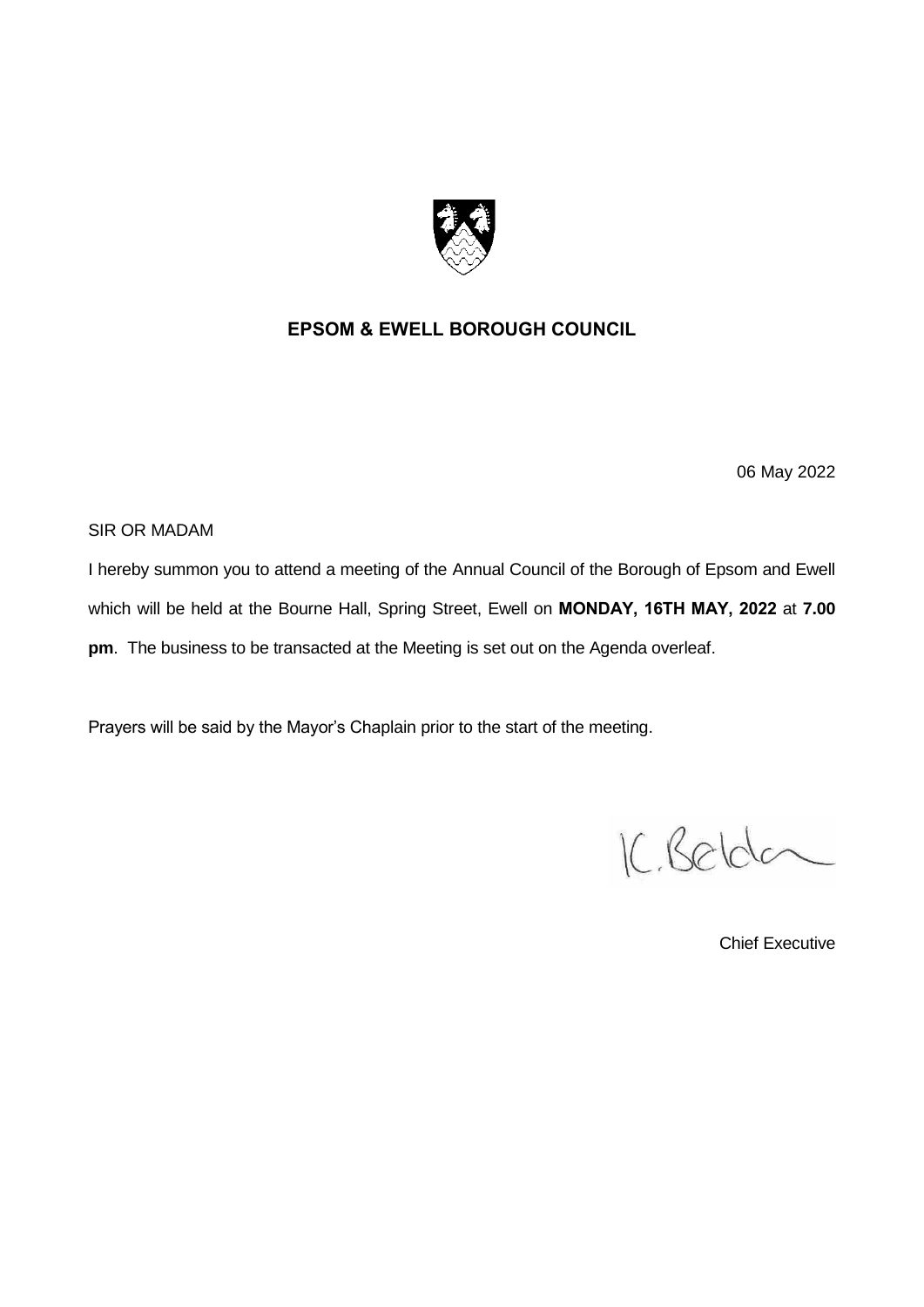# **COUNCIL**

### **Monday 16 May 2022**

### **7.00 pm**

## **Bourne Hall, Spring Street, Ewell**

For further information, please contact Democratic Services, democraticservices@epsomewell.gov.uk or tel: 01372 732000

#### **EMERGENCY EVACUATION PRECAUTIONS**

No emergency drill is planned to take place during the meeting. If the fire alarm sounds continuously, or if you are instructed to do so, you must leave the building by the nearest available exit. You will be directed to the nearest exit by council staff. It is vital that you follow their instructions.

- You should proceed calmly; do not run and do not use the lifts;
- Do not stop to collect personal belongings;
- The Evacuation Point is at the front of the building, in the car park, away from the building

### **AGENDA**

#### **1. TO ELECT THE MAYOR**

#### **2. TO ELECT THE DEPUTY MAYOR**

- a) Vote of Thanks to the retiring Mayor
- b) Presentation of badge to the retiring Mayor and gift to the Mayoress
- c) Retiring Mayor's retiring address

**The retiring Mayor will vacate the Chair and, with the consent of the Council, will leave the Hall with the Dias Party and the Deputy Mayor and Deputy Mayoress elect.**

#### **On returning to the Hall, the newly elected Mayor will take the Chair.**

d) Declaration of Acceptance of Office by the newly elected Mayor and Deputy Mayor.